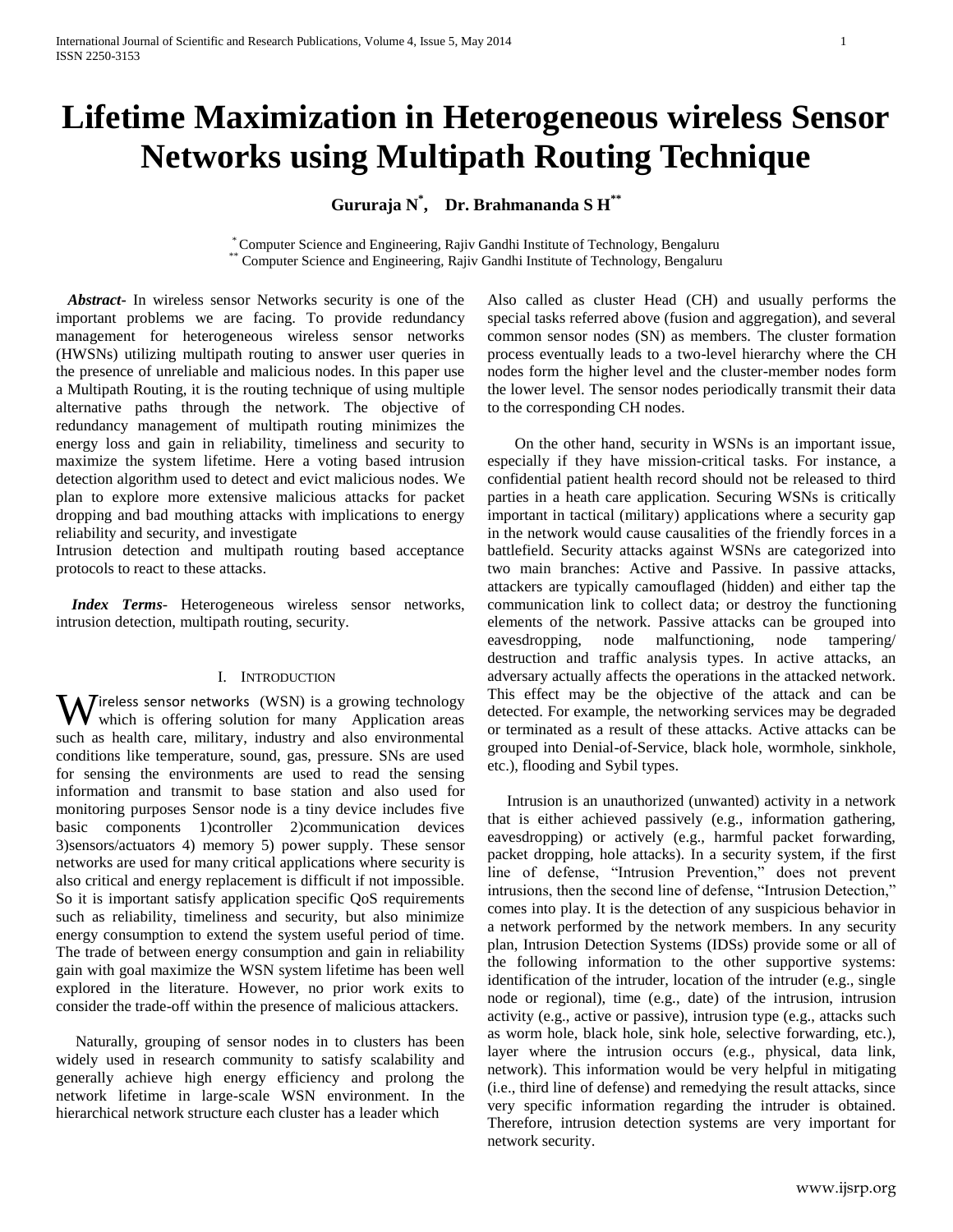Intrusions over the web have become additional dynamic and complicated. Intrusion detection Systems determines intrusions by scrutiny noticeable behavior against suspicious patterns. There are two types of intrusion detection systems.

Network based IDS**:** these types of IDS are strategically positioned in a network to detect any attack on the hosts of that network. To capture all the data passing through the network, you need to position your IDS at the entry and exit point of data from your network to the outside world. You can also position some IDS near the strategic positions of your internal network, depending on the level of security needed in your network. Since a network based IDS need to monitor all the data passing through the network, it needs to be very fast to analyze the traffic and should drop as little traffic as possible.

Host based IDS: they are installed in a host and they can monitor traffics that are originating and coming to those particular hosts only. If there are attacks in any other part of the network, they will not be detected by the host based IDS.. Apart from monitoring incoming and outgoing traffic, a host based IDS can also analysis the file system of a host, users' logon activities, running processes, data integrity etc.

 The intrusion detection can be analyzed according to the capability of sensors in terms of the transmission range and sensing range. In a heterogeneous WSN some sensors have a large power to achieve a longer transmission range and large sensing range. Recent studies [2], [3] demonstrated that using heterogeneous nodes can enhance performance and prolong the system lifetime. In the latter case, nodes with superior resources serve as CHs performing computationally intensive tasks while inexpensive less capable SNs are utilized mainly for sensing the environment. Thus, the heterogeneous WSN increases the detection probability for a given intrusion detection system. It is commonly believed in the research community that clustering [4], is an effective solution for achieving scalability, energy conservation, and reliability. Therefore the cluster based heterogeneous WSN can further improves the performance of the network.

Multipath routing is taken into account a good mechanism for fault and intrusion tolerance to boost data delivery in WSNs. The fundamental plan is that the chance of a minimum of one path reaching sink node or base station will increase as we've additional methods doing data delivery. HWSN includes sensors of various capabilities. We tend to contemplate two sorts of sensors: CHs and SNs. CHs square measure superior in energy and machine resources. Most prior research focused on using multipath routing to improve reliability [5], [6], and tolerate inside attacks [7].However, these studies largely ignored energy consumption which can adversely shorten the system lifetime.

 Intrusion Detection System (IDS) is a device or software application that monitors network or system activities for malicious activities and produces reports to base station. Intrusion Detection and prevention System (IDPS) primarily focused on identifying possible incidents, logging information about them and reporting attempts. And also address the energy consumption and QoS gain in reliability, timeliness, and security with the goal to maximize the lifetime of clustered HWSN while satisfying application requirements in the context of multipath routing. More specifically, to analyze the optimal amount of redundancy through which data are routed to a remote sink or base station in the presence of unreliable and malicious nodes, so that the query success probability is maximized while maximizing the HWSN lifetime.

 The tradeoff Performance of both energy consumption and QoS gain in both security and reliability to maximize the system lifetime and also uses the multipath routing to tolerate intrusion detection process where decision is based on a majority voting of monitoring nodes and considering energy being consumed for intrusion detection. Both cluster head (CHs) and sensor nodes (SNs) can be compromised for lifetime maximization. The basic idea is that heterogeneous wireless sensor network (HWSNs) nodes having wireless link with dissimilar communication range, sensing range, densities and capabilities. It Increases the network lifetime and reliability and energy also achieved. Intrusion detection system (IDS) is used to detect malicious nodes. Two problems will arise:1)what paths to use and 2) how many paths to use and to overcome this problem multipath routing is used, is a routing technique of using multiple alternative paths through a network. Trust based systems are used to tackle the "what path to use" problem and here trust based intrusion detection observe the existence of optimal trust threshold for minimizing both false positive and false negative. and is used to identify the best trust formation model as well as drop dead trust is the best application level threshold under which anode is considered misbehaving to optimize the application performance in false alarm probability.



C Sensor Node Figure.1 Source and path redundancy for a HWSN

## II REASERCH ELABORATIONS

Over the past few years, many protocols exploring the energy consumption and QoS gain particularly in reliability in Heterogeneous Wireless Sensors (HWSNs) have been proposed.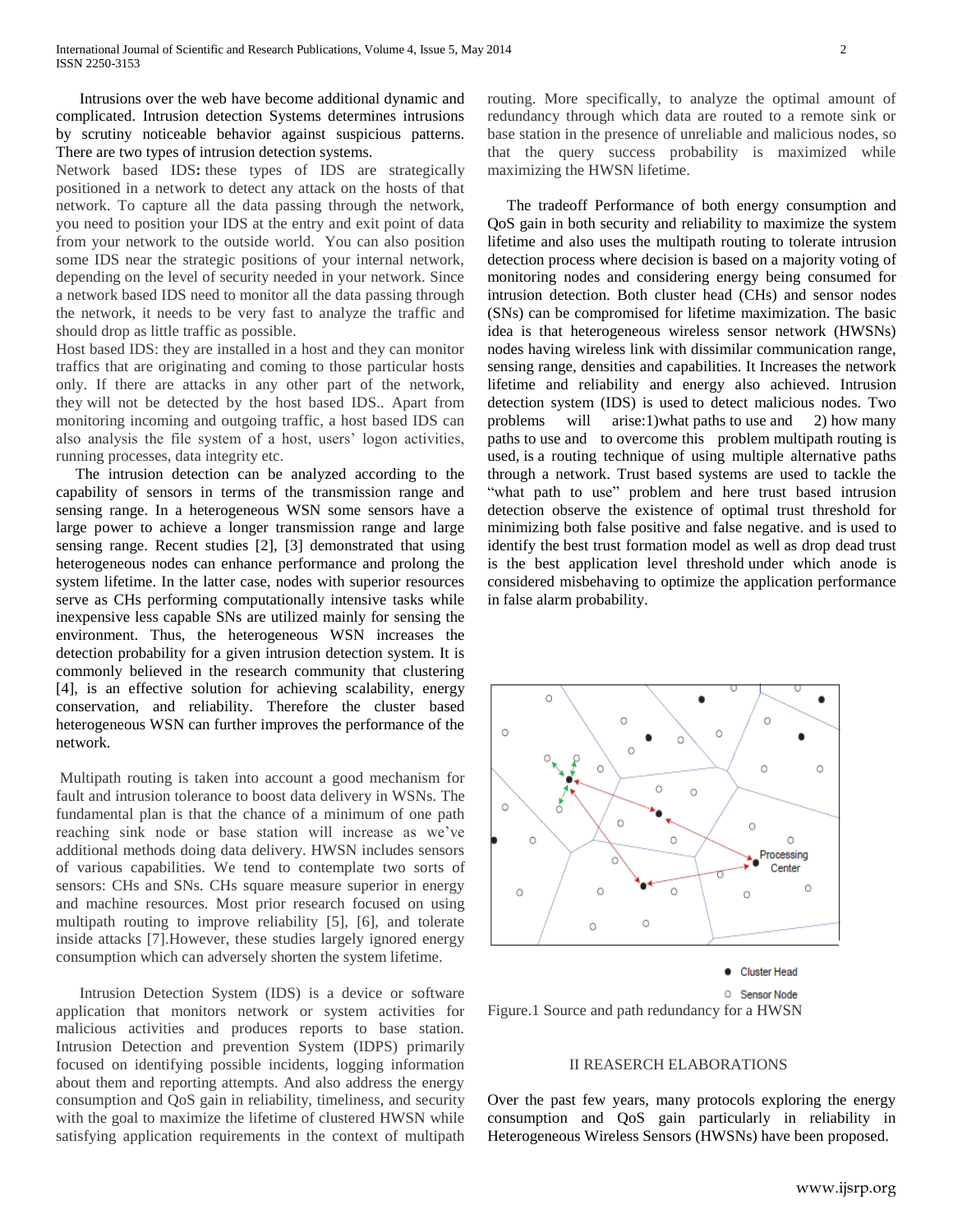In [5], the optimal communication range and communication mode were to maximize the HWSN lifetime. In [6], the authors devised intra-cluster scheduling and inter-cluster multi-hop routing schemes to maximize the network life time. They considered a HWSN with CH nodes having larger energy and processing capabilities compare to SNs in the network. The solution is drawn as an optimization problem to balance energy consumption across all nodes within the network along with their roles. In either work [7], [8], no consideration was taken in to account about the existence malicious nodes in the network. Relative to [8] the proposed work considers the presence of malicious nodes and explores the tradeoff in energy consumption and QoS gain in both security and reliability to maximize the system lifetime. In the context of secure multipath routing for Intrusion tolerance, [9] provides excellent survey in this topic. In [15] the authors considered a multipath routing protocol to tolerate black hole and selective forwarding attacks. The basic idea is to use overhearing to avoid sending packets to malicious nodes. Our work also uses multipath routing to tolerate intrusions. However, we specifically consider energy being consumed for intrusion detection, and both CHs and SNs can compromised for lifetime maximization.

 Over the past few years, numerous protocols have been proposed to detect intrusion in WSNs. [7, 11] provide excellent surveys of the subject. In [10], a decentralized rule-based intrusion detection system is proposed by which monitor nodes are responsible for monitoring neighboring nodes. The monitor nodes apply predefined rules to collect messages and raise alarms if the number of failures exceeds a threshold value. Our host IDS essentially follows this strategy, with the flaws of the host IDS characterized by a false positive probability (*Hpfp*) and a false negative probability (*Hpfn*). In [10], however, no consideration is given about bad-mouthing attacks by compromised monitor nodes themselves, so if a monitor node is malicious, it can quickly infect others. In [8], a collaborative approach is proposed for intrusion detection where the decision is based on a majority voting of monitoring nodes. Their work, however, does not consider energy consumption issues associated with a distributed IDS, nor the issue of maximizing the WSN lifetime while satisfying QoS requirements in security, reliability and timeliness. Our voting-based IDS approach extends from [9] with considerations given to the tradeoff between energy loss vs. security and reliability gain due to employment of the votingbased IDS with the goal to prolong the system lifetime.

 Redundancy management of multipath routing for intrusion tolerance is achieved through two forms of redundancy: (a) source redundancy by which *ms* SNs sensing a physical phenomenon in the same feature zone are used to forward sensing data to their CH (referred to as the source CH); (b) path redundancy by which *mp* paths are used to relay packets from the source CH to the PC through intermediate CHs. Fig. 1 shows a scenario with a source redundancy of 3 (*ms* = 3) and a path redundancy of 2 (*mp* = 2). It has been reported that the number of edge-disjoint paths between nodes is equal to the average node degree with a very high probability .Therefore, when the density is sufficiently high such that the average number of one-hop neighbors is sufficiently larger than *mp* and *ms*, we can effectively result in *mp* redundant paths for path redundancy and *ms* distinct paths from *ms* sensors for source redundancy.

 In general there are two approaches by which energy efficient IDS can be implemented in WSNs. One approach especially applicable to flat WSNs is for an intermediate node to feedback maliciousness and energy status of its neighbor nodes to the sender node (e.g., the source or sink node) who can then utilize the knowledge to route packets to avoid nodes with unacceptable maliciousness or energy status [17, 24].Another approach which we adopt in this paper is to use local host-based IDS for energy conservation (with SNs monitoring neighbor SNs and CHs monitoring neighbor CHs only), coupled with voting to cope with node collusion for implementing IDS functions. Energy efficiency is achieved by applying the optimal detection interval to perform IDS functions. Our solution considers the optimal IDS detection interval that can best balance intrusion accuracy vs. energy consumption due to intrusion detection activities, so as to maximize the system lifetime.

 To detect compromised nodes, every node runs a simple *host IDS* to assess its neighbors. Our host IDS is light-weight to conserve energy. It is also generic and does not rely on the feedback mechanism tied in with a specific routing protocol (e.g., MDMP for WSNS [17] or AODV for MANETs [18]). It is based on local monitoring. That is, each node monitors its neighbor nodes only. Each node uses a set of anomaly detection rules such as a high discrepancy in the sensor reading or recommendation has been experienced, a packet is not forwarded as requested, as well as interval, retransmission, repetition, and delay rules as in [10, 31-33]. If the count exceeds a system-defined threshold, a neighbor node that is being monitored is considered compromised.

To remove malicious nodes from the system, a voting based distributed IDS is applied periodically in every TIDS time interval. A CH is being assessed by its neighbor CHs, and a SN is being assessed by its neighbor SNs. In each interval, *m*  neighbor nodes (at the CH or SN level) around a target node will be chosen randomly as voters and each cast their votes based on their host IDS results to collectively decide if the target node is still a good node. The *m* voters share their votes through secure transmission using their pair wise keys. When the majority of voters come to the conclusion that a target node is bad, then the target node is evicted.

 Compared with existing works cited above, our work is distinct in that we consider redundancy management for both intrusion/fault tolerance through multipath routing and intrusion detection through voting-based IDS design to maximize the system lifetime of a HWSN in the presence of unreliable and malicious nodes.

 The proposed research work extends from [1] with considerations given to explore more extensive malicious attacks, each with different implications to energy, security and reliability, and also investigate intrusion detection and multipath routing based tolerance protocols to react to these attacks. In addition to this the proposed work also consider smart and insidious attackers which can perform more targeted attacks,